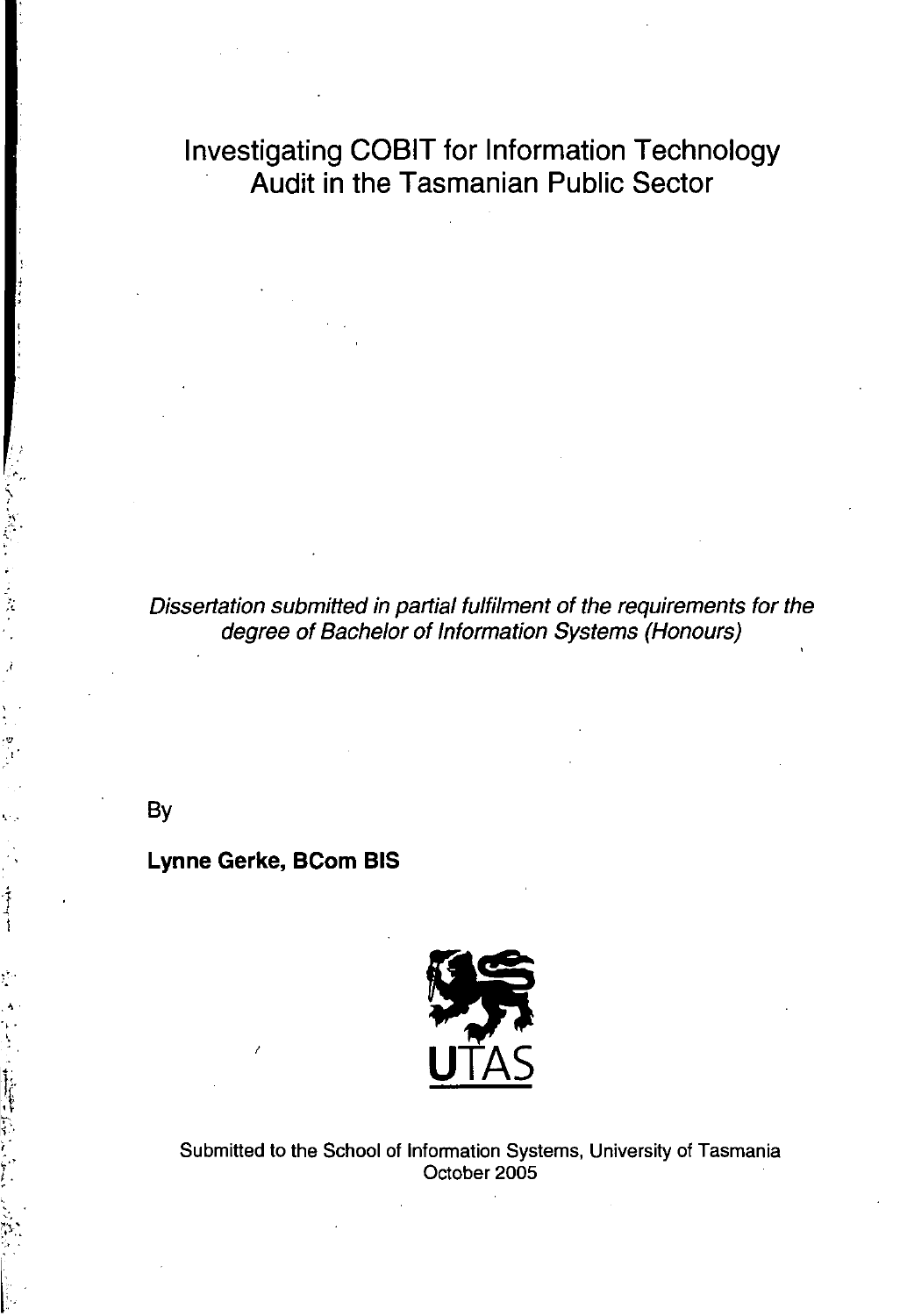## **Statement of Authenticity**

To the best of my knowledge and belief, this dissertation contains no material accepted for the award of any degree or diploma in any university, except where stated. **All**  material obtained from previously published or written sources has been referenced in the text of the dissertation.

This dissertation may be made available for loan and limited copying in accordance with the Copyright Act 1968.

Lynne Gerke

October 2005

 $\mathbf t$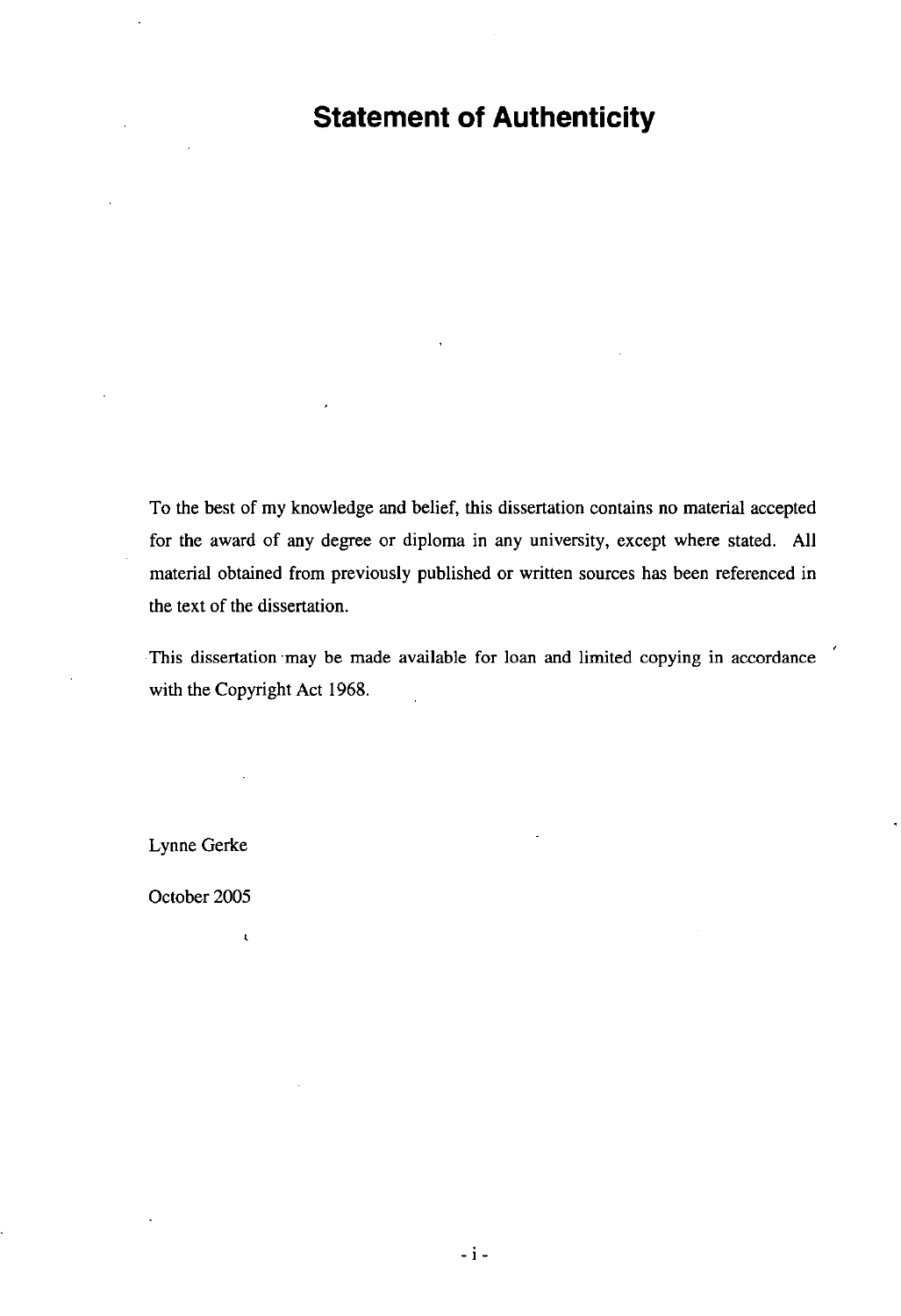### **Abstract**

There has been worldwide interest in corporate governance because of the high profile corporate collapses of the early 2000s. The use of control frameworks has been mandated in the United States of America through the Sarbanes Oxley Act of 2002. One of the popular frameworks adopted is the Control Objectives for Information and Related Technologies (CoBIT).

Organisations have shown an increasing interest in using COBiT both as an IT governance framework and also for IT audit because of its focus on the alignment of business and IT goals and processes. The COBiT framework is massive, so there is a need for research to determine the most important IT processes in public sector organisations in order to reduce the number of audit areas included in an abbreviated COBiT IT audit instrument while retaining relevance. There is a large body of published work available for COBiT, however, much of this has originated within the domain of the practitioner and is aimed at a similar readership, with little, if any, academic research that has considered the effectiveness of the framework. Prior research has been conducted **in** the national and international arenas, but it is unclear if this can be extended to the Tasmanian public sector.

This research used a survey methodology to obtain ratings from selected Tasmanian public sector organisations for each of the high level IT control objectives in the COBiT framework. These ratings were compiled to form a ranked list of the most important IT processes for the Tasmanian public sector. Audit measures were selected for the key IT processes, then validated by a senior public sector IT audit professional and the instrument subsequently trialled on a range of Tasmanian public sector organisations. An evaluation of the IT audit process using COBiT was also undertaken.

The instrument developed contained seven IT control objectives and was successfully trialled in nine public sector organisations of **all** possible levels. The results obtained indicated that Tasmanian public sector organisations perceived ensuring security of their systems to be the most important IT process. Of the seven it control objectives audited, five were also considered important in national and international studies.

The results obtained suggests that use of the COBiT -derived instrument for public sector IT audit provided a insight into the IT governance and control within these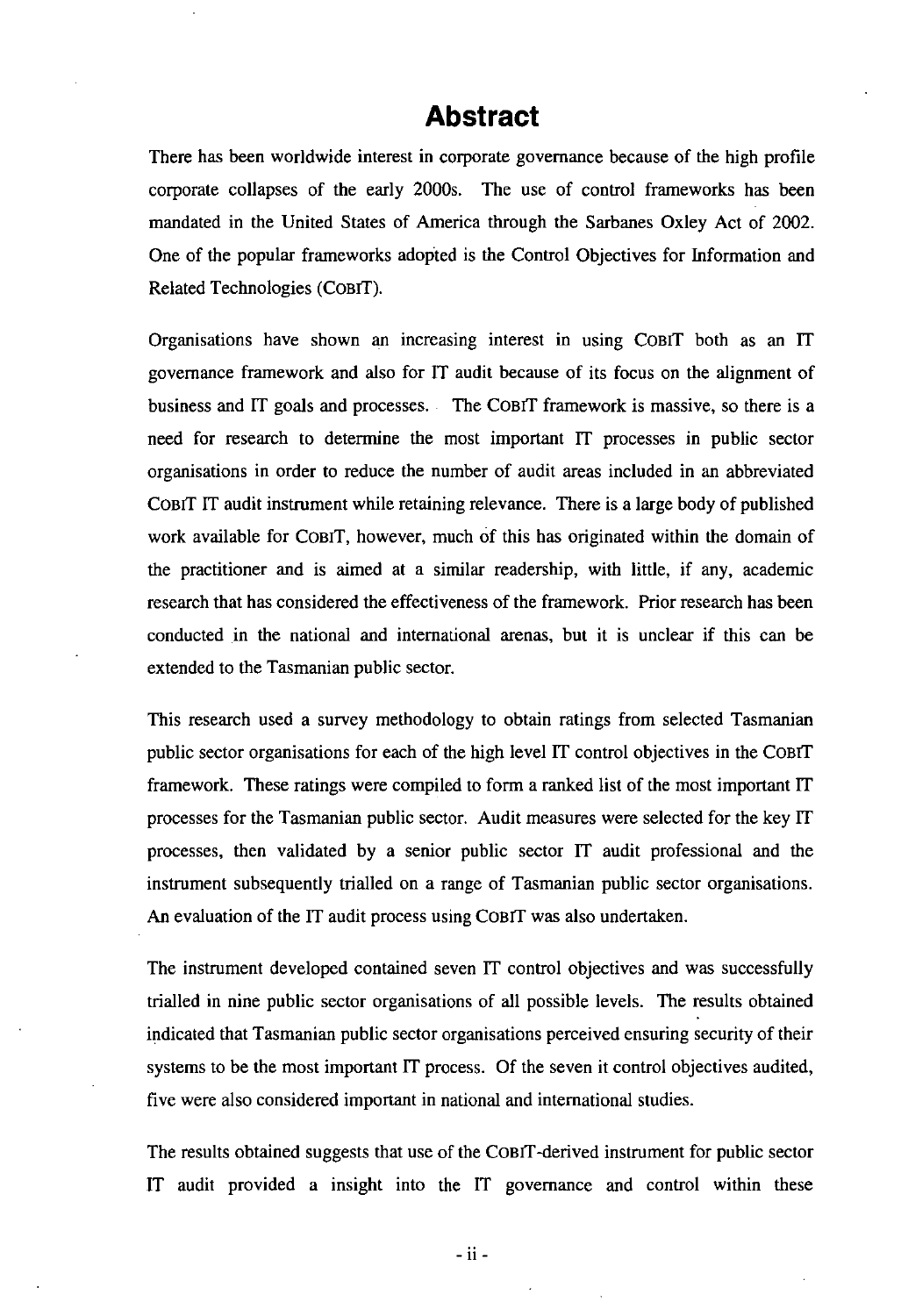organisations as well as indicating the degree to which the goals and governance of the organisation and the organisation were aligned, neither of which was available with the use of the previous instrument. The use of COBIT for IT audit in this case was considered to be effective and provides some validation in one public sector context of the extensive use of COBIT by practitioners.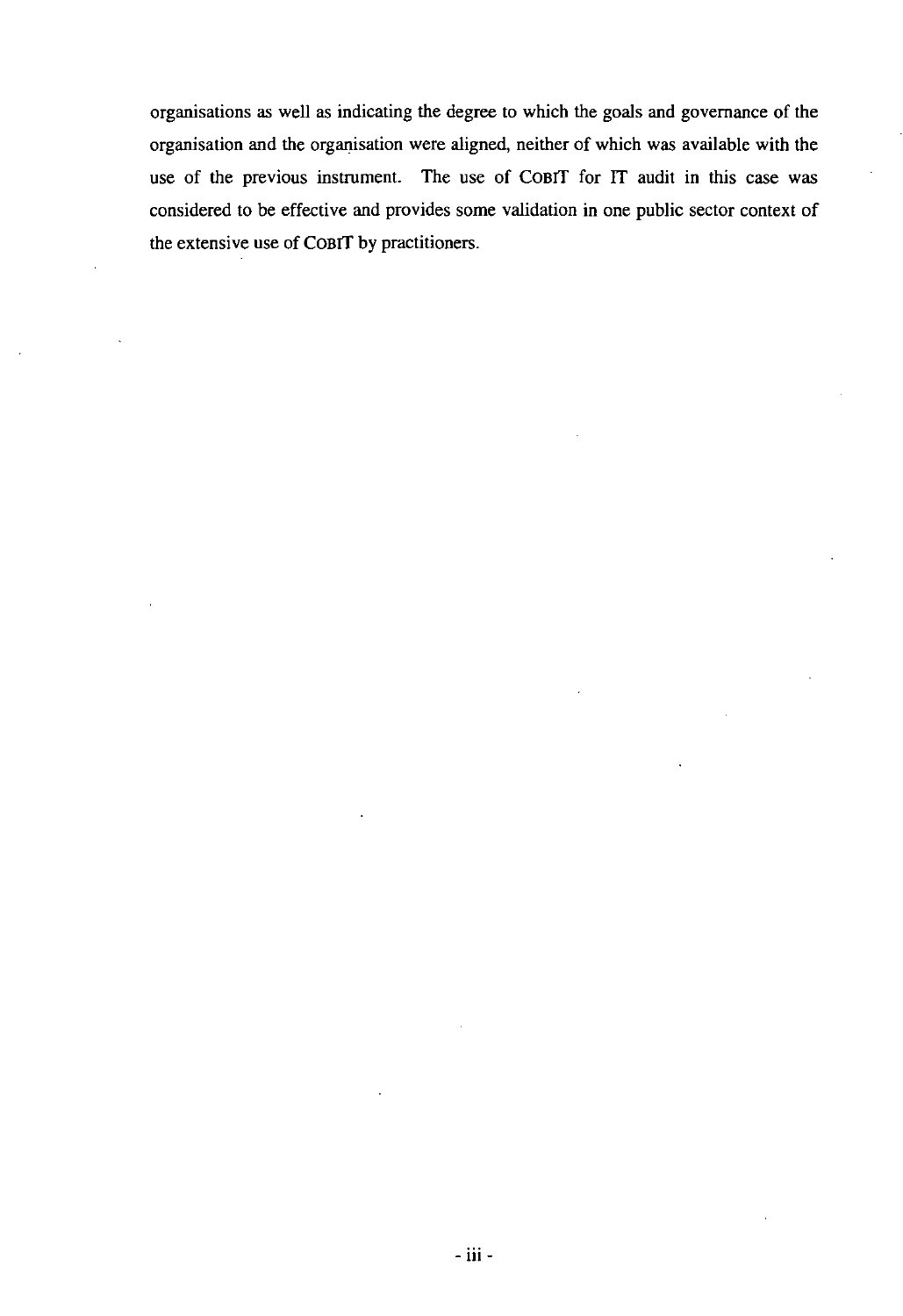## **Acknowledgements**

The past five years have been a rollercoaster ride of triumphs and crashing disappointments, although fortunately more of the former than the latter. I would like to pay tribute to my inspiration and role model, my mother. Without your encouragement and support I would not have made it this far.

To Gail, thanks for persuading me that IT audit was an appropriate domain for me to research. Thank you for your unending patience, for being there and encouraging me when I didn't think I could continue. I don't think I could have picked a better supervisor, but I think you may have created a monster.

The support received from the Tasmanian Audit Office has been amazing. To Christina, thanks for your insights, for providing documentation, contacts and support; without you much of this project would not have been possible. Also to Kate, thank you for your support, for clarifying terminology and for being an admirable stand in when Christina was not available.

Without the co-operation of the managers who participated in the audit phase I would only have had half a project. Thanks to Jane, Jo, Andrew, lain, Michael, Richard, Scatt, Sean and Sen for taking the time out of their busy schedules.

To my patient and supportive colleagues at Roses Newsagency, thanks for understanding when I had assignments, exams and assorted other emergencies. Special thanks to Margaret for stepping in when disaster struck last year and when the going got hard this year. I must now surely be the most overqualified paper girl in the state.

Finally, I would like to dedicate this work to my father. I spent the first thirty years of my life trying so hard not to be like you. Fortunately I grew up. I know that although you may not have said it, you were proud of my achievements. This is for you.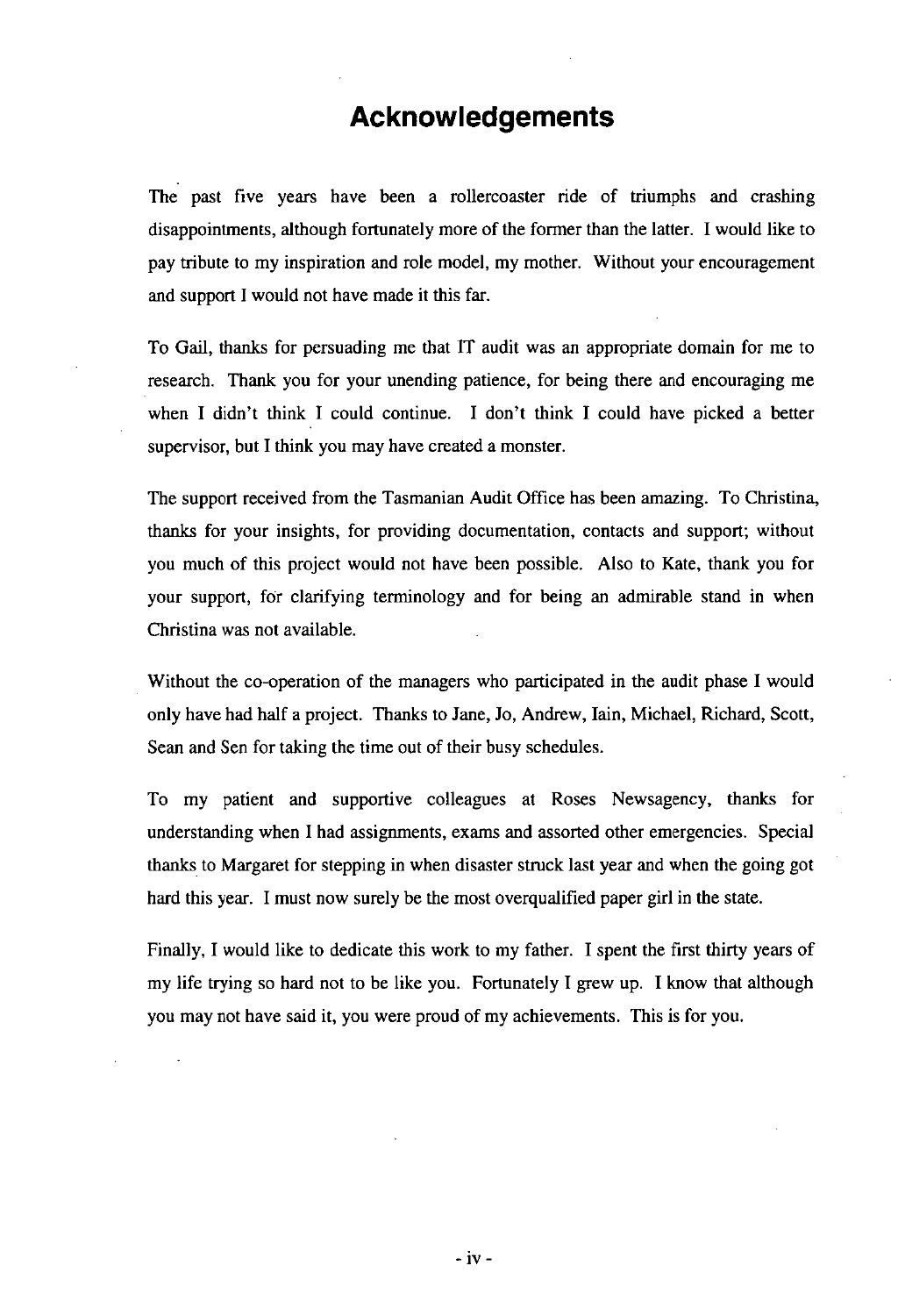## **Copyright Acknowledgement**

Includes excerpts from COBIT: *Control Objectives for Information and Related Technology* (3<sup>rd</sup> Edition). ©1996, 1998, 2000 IT Governance Institute (ITGI). All rights reserved. COBIT is a registered trademark of the Information Systems Audit and Control Association and the IT Governance Institute. Used by permission.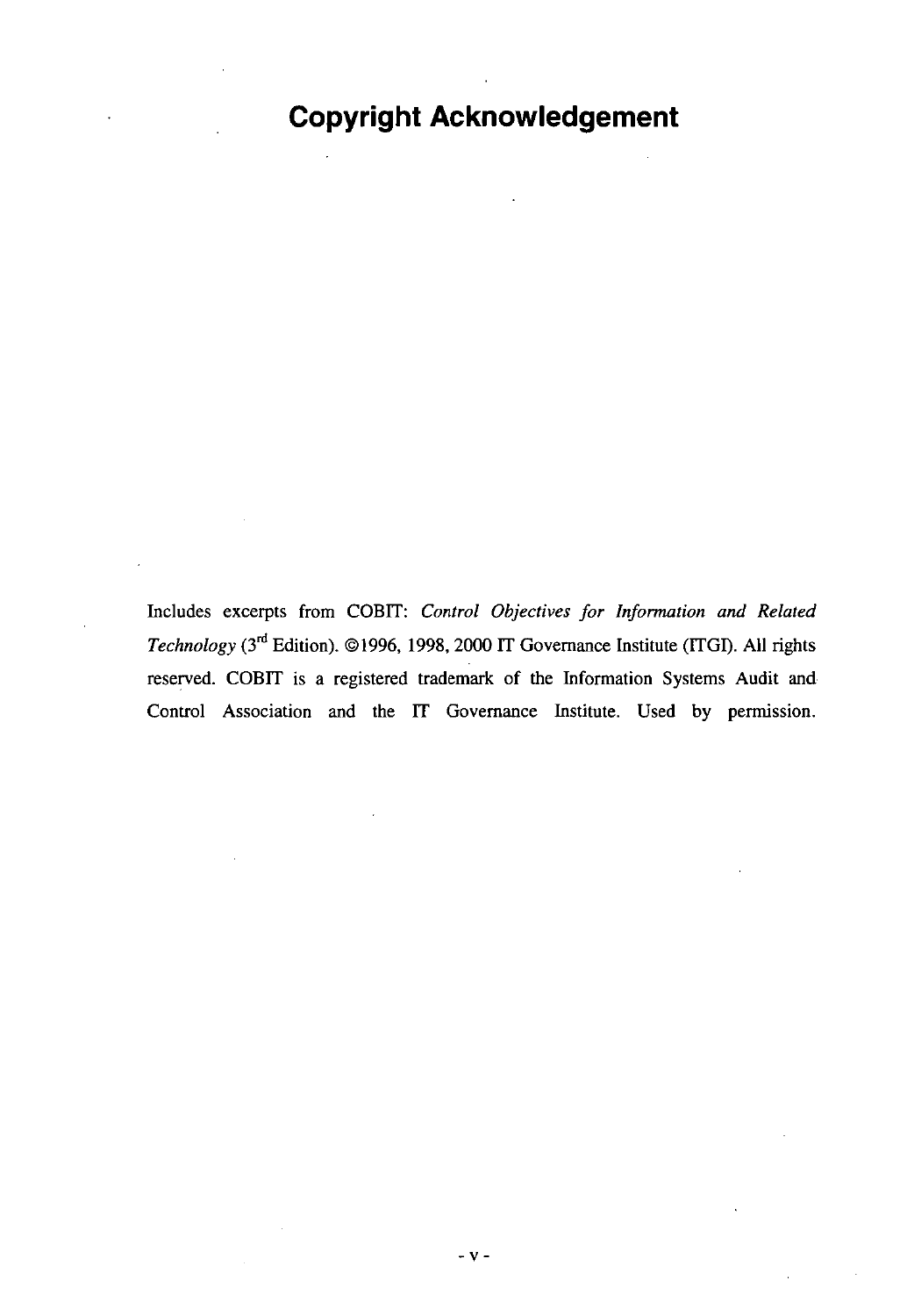# **Table of Contents**

 $\overline{a}$ 

 $\overline{1}$ 

l,

| 1.1        |  |
|------------|--|
| 1.2        |  |
| 1.2.1      |  |
| 1, 2, 1, 1 |  |
| 1.2.1.2    |  |
| 1.2.2      |  |
| 1.3        |  |
| 1.4        |  |
| 1.5        |  |
| 1.5.1      |  |
| 1.5.2      |  |
| 1.6        |  |
| 1.6.1      |  |
| 1.6.2      |  |
| 1.6.3      |  |
| 1.6.4      |  |
| 1.6.5      |  |
| 1.6.6      |  |
|            |  |
| 2.1        |  |
| 2.2        |  |
| 2.2.1      |  |
| 2.2.2      |  |
| 2.2.3      |  |
| 2.2.3.1    |  |
| 2.2.3.2    |  |
| 2.2.3.3    |  |
| 2.2.3.4    |  |
| 23         |  |
| 2.3.1      |  |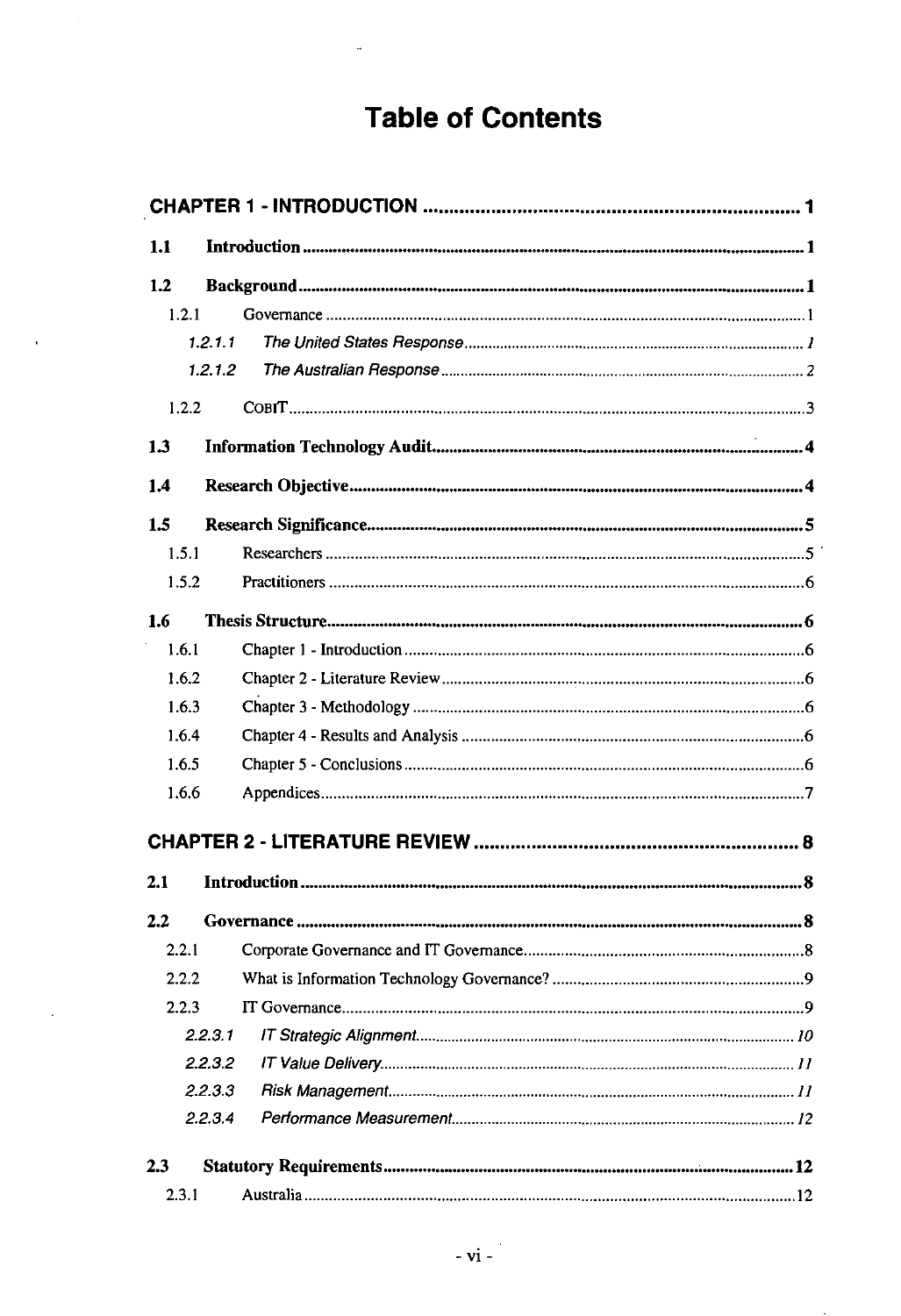|       | 2.3.2   |    |
|-------|---------|----|
| 2.3.3 |         |    |
| 2.3.4 |         |    |
| 2.4   |         |    |
| 2.4.1 |         |    |
| 2.4.2 |         |    |
| 2.4.3 |         |    |
|       | 2.4.3.1 |    |
|       | 2.4.3.2 |    |
| 2.4.4 |         |    |
|       | 2.4.4.1 |    |
| 2.4.5 |         |    |
| 2.4.6 |         |    |
| 2.4.7 |         |    |
| 2.5   |         |    |
| 2.5.1 |         |    |
| 2.5.2 |         |    |
| 2.5.3 |         |    |
| 2.5.4 |         |    |
| 2.5.5 |         |    |
|       |         |    |
| 2.6   |         |    |
| 2.7   |         |    |
|       |         |    |
|       |         |    |
| 3.1   |         | 28 |
| 3.2   |         |    |
| 3.3   |         |    |
| 3.3.1 |         |    |
| 3.3.2 |         |    |
| 3.4   |         |    |
| 3.4.1 |         |    |
|       | 3.4.1.1 |    |
|       | 3.4.1.2 |    |
| 3.4.2 |         |    |

 $\mathcal{L}^{\text{max}}_{\text{max}}$ 

 $\sqrt{2}$  ,  $\frac{1}{2}$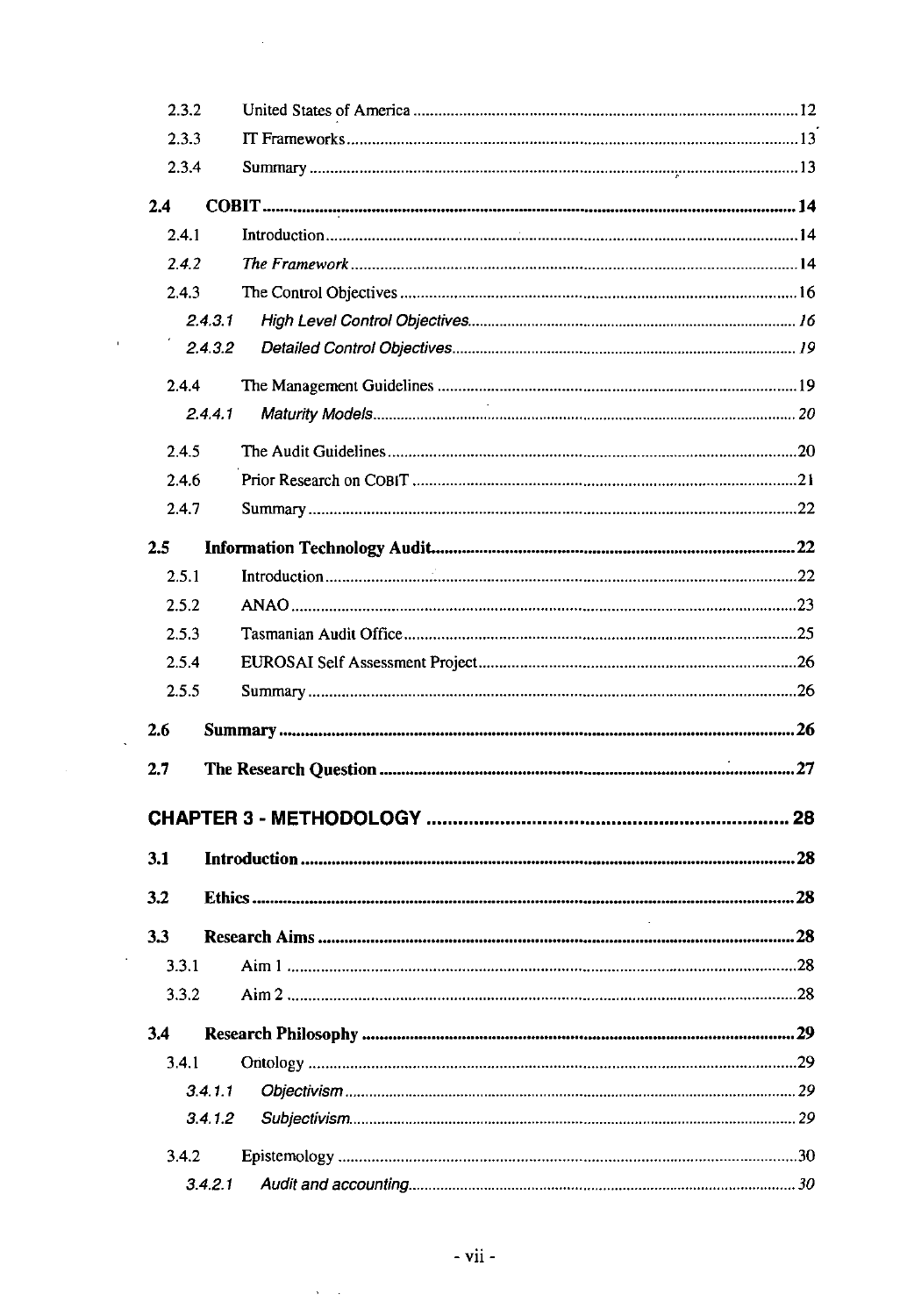| 3.43  |           |  |
|-------|-----------|--|
| 3.5   |           |  |
| 3.5.1 |           |  |
|       | 3.5.1.1   |  |
|       | 3.5.1.2   |  |
|       | 3.5.1.3   |  |
|       | 3.5.1.4   |  |
|       | 3.5.1.5   |  |
|       | 3.5.1.6   |  |
|       | 3.5.1.7   |  |
| 3.5.2 |           |  |
|       | 3.5.2.1   |  |
|       | 3.5.2.2   |  |
|       | 3.5.2.3   |  |
| 3.6   |           |  |
| 3.6.1 |           |  |
| 3.6.2 |           |  |
|       | 3.6.2.1   |  |
|       |           |  |
|       |           |  |
| 3.7   |           |  |
| 3.7.1 |           |  |
|       | 3.7.1.1   |  |
|       | 3.7.1.2   |  |
| 3.7.2 |           |  |
|       | 3.7.2.1   |  |
|       | 3.7.2.1.1 |  |
|       | 3.7.2.1.2 |  |
|       | 3.7.2.1.3 |  |
|       | 3.7.2.1.4 |  |
|       | 3.7.2.1.5 |  |
|       | 3.7.2.1.6 |  |
|       | 3.7.2.1.7 |  |
|       | 3.7.2.2   |  |
|       | 3.7.2.3   |  |
| 3.7.3 |           |  |
| 3.8   |           |  |

 $\langle \cdot \rangle$ 

 $\hat{\mathcal{A}}$ 

 $\bar{\phantom{a}}$ 

 $\sim$ 

 $\frac{1}{2}$ 

 $\hat{\mathbf{r}}$ 

 $\ddot{\phantom{a}}$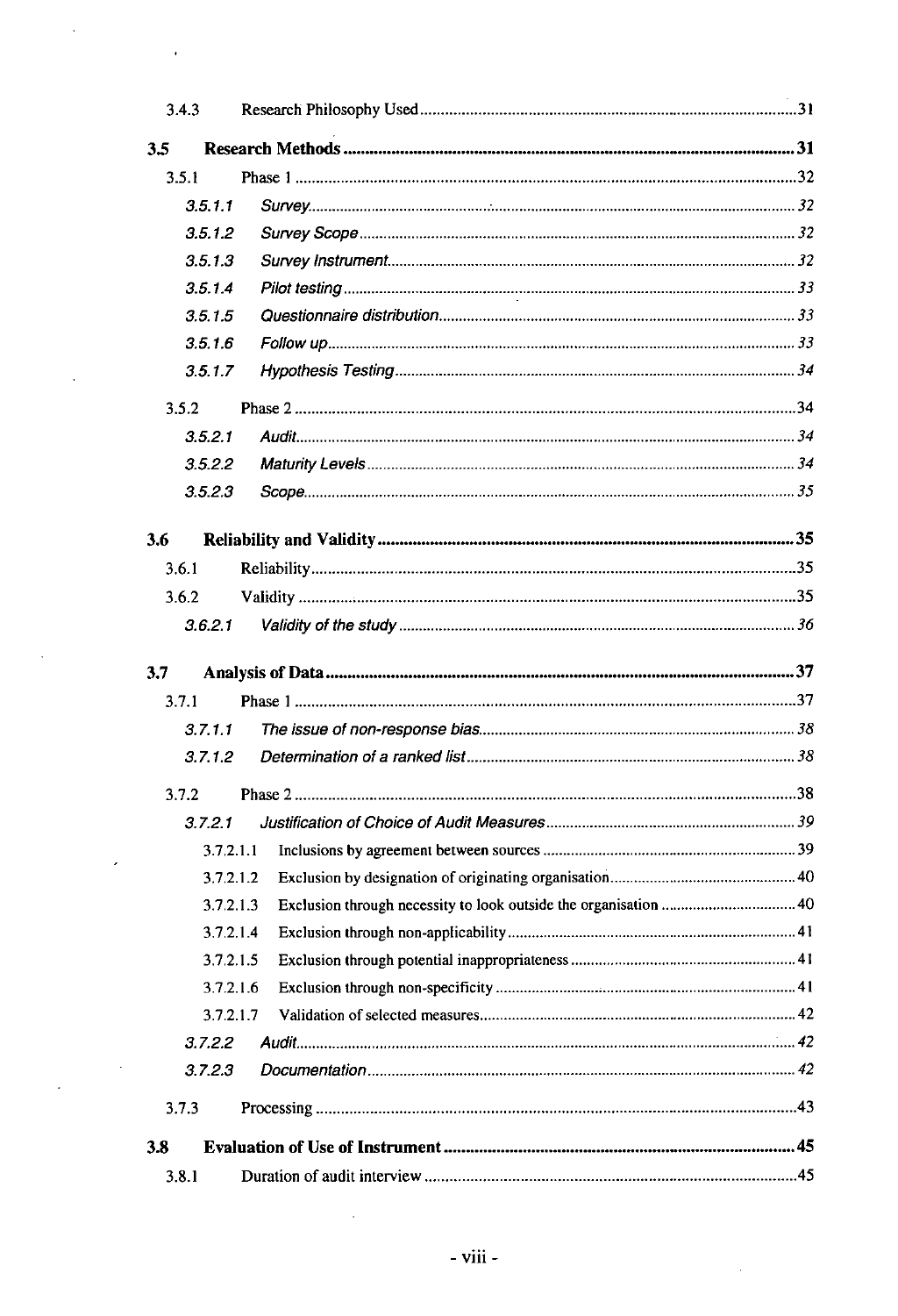| 3.8.2 |                                                                                         |  |
|-------|-----------------------------------------------------------------------------------------|--|
| 3.8.3 |                                                                                         |  |
| 3.8.4 |                                                                                         |  |
| 3.8.5 |                                                                                         |  |
| 3.9   |                                                                                         |  |
|       |                                                                                         |  |
|       |                                                                                         |  |
| 4.1   |                                                                                         |  |
| 4.2   |                                                                                         |  |
| 4.2.1 |                                                                                         |  |
| 4.2.2 |                                                                                         |  |
|       | 4.2.2.1                                                                                 |  |
|       | 4.2.2.2                                                                                 |  |
|       | 4.2.2.3                                                                                 |  |
|       | 4.2.2.4                                                                                 |  |
|       | 4.2.2.5                                                                                 |  |
| 4.2.3 |                                                                                         |  |
| 4.2.4 |                                                                                         |  |
|       | 4.2.4.1                                                                                 |  |
|       | 4.2.4.2                                                                                 |  |
| 4.2.5 |                                                                                         |  |
|       | 4.2.5.1                                                                                 |  |
| 4.3   |                                                                                         |  |
| 4.3.1 |                                                                                         |  |
|       | Assigned Maturity Ratings for DS5 Ensure Systems Security 56<br>4.3.1.1                 |  |
|       | 4.3.1.2                                                                                 |  |
|       | 4.3.1.3                                                                                 |  |
| 4.3.2 |                                                                                         |  |
|       | 4.3.2.1<br>Assigned Maturity Ratings for DS4 Ensure Continuous Service59                |  |
|       | 4.3.2.2                                                                                 |  |
| 4.3.3 |                                                                                         |  |
|       | Assigned Maturity Ratings for PO1 Define a Strategic Information Technology<br>4.3.3.1  |  |
|       | 61<br>Plan                                                                              |  |
|       | Discussion of Results for PO1 Define a Strategic Information Technology Plan<br>4.3.3.2 |  |
|       | 63                                                                                      |  |
| 4.3.4 |                                                                                         |  |

 $\mathcal{L}^{\text{max}}$  and  $\mathcal{L}^{\text{max}}$ 

 $\hat{\mathcal{A}}$ 

 $\mathcal{L}^{\text{max}}_{\text{max}}$  and  $\mathcal{L}^{\text{max}}_{\text{max}}$